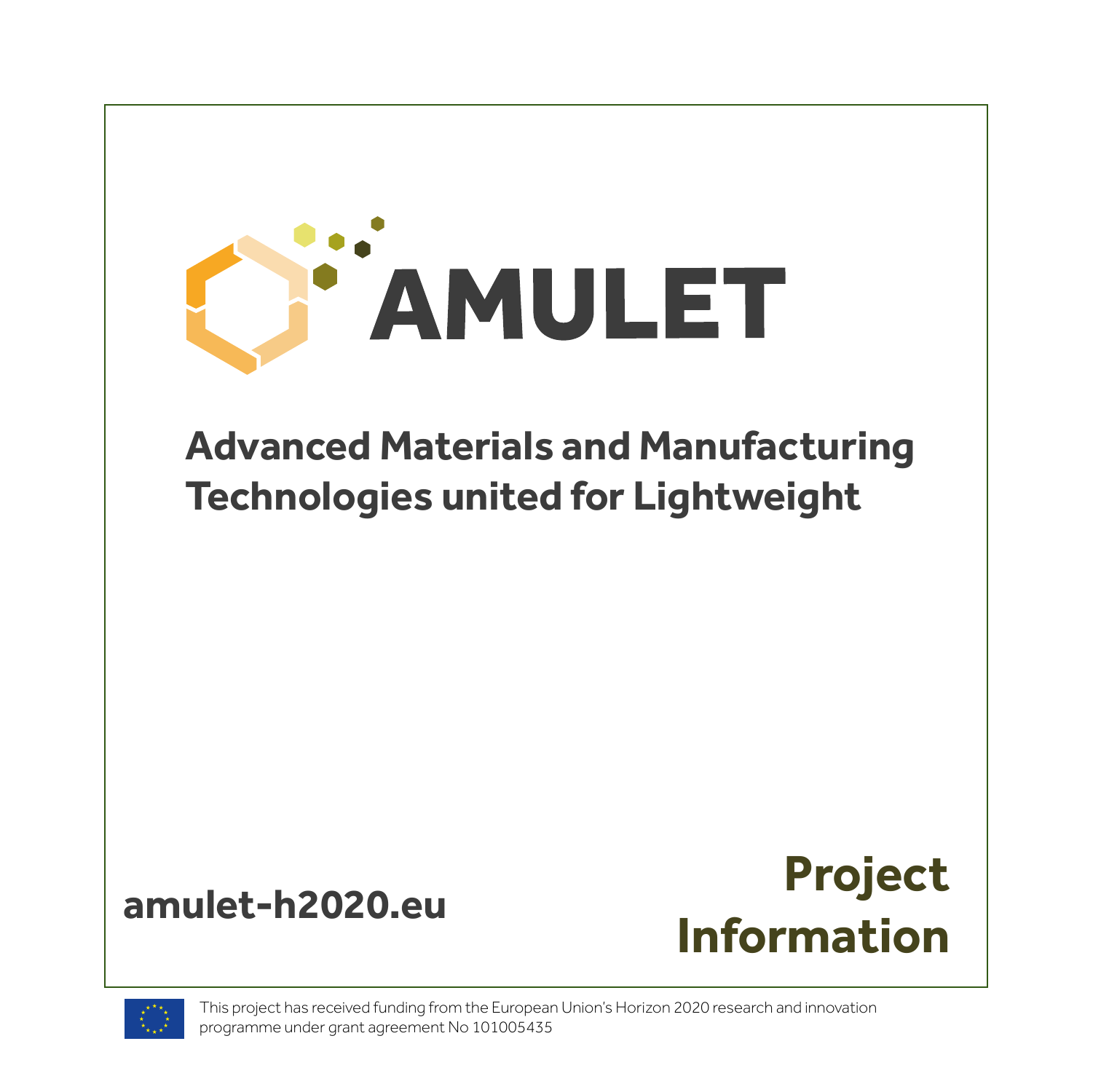## **AMULET**

## **Background**

To reach the ambitious goal of a decarbonized and efficient circular economy, lightweight construction was identified to play a key role. Thereby, the application of advanced lightweight materials such as polymer-based composites, ceramic matrix composites and light metal alloys has already enabled significant weight reductions while increasing performance over the past decades. However, the application potential of advanced

lightweight materials that has been achieved scientifically and technically has not yet been fully exploited by small and medium-sized enterprises (SMEs). The trans-European project AMULET aims to exploit this innovation potential of SMEs through a cross-regional, cross-sectoral, funded knowledge exchange. This will establish new, pan-European value chains for advanced lightweight materials.

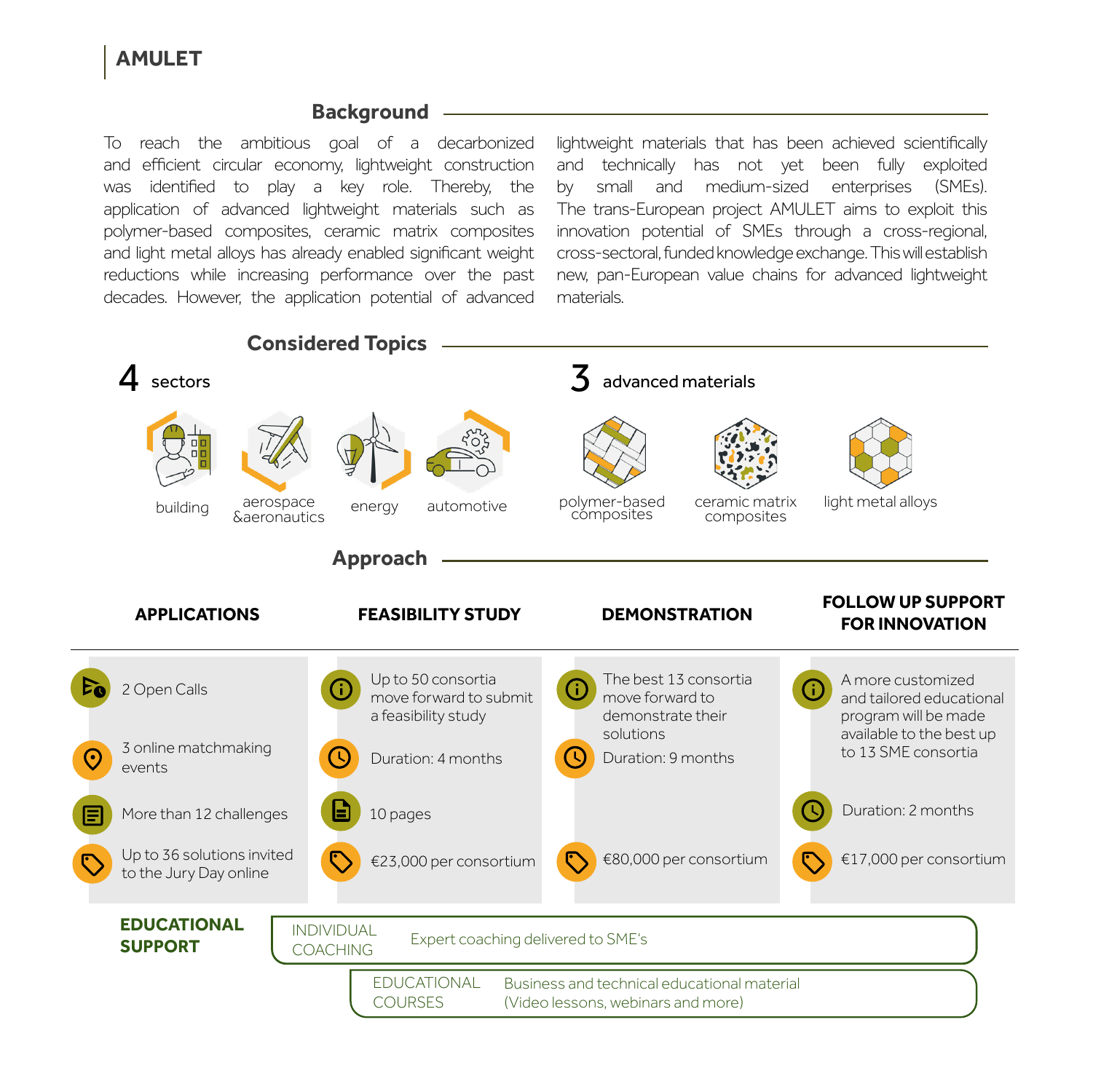**Project Start**

## 01. September 2021

| <b>Thematic competitions</b>              |                                      |
|-------------------------------------------|--------------------------------------|
| Topics eligible for funding               | 12                                   |
| Size of the consortium (exclusively SMEs) | $2 - 3$                              |
| Represented EU countries per consortium   | $2 - 3$                              |
| Maximum funding per consortium            | €120,000 lump sum                    |
| Maximum funding per SME                   | $\epsilon$ 60,000 lump sum           |
| TRL at project start                      | $4 - 5$                              |
| TRL at project end                        | 7                                    |
| Deadlines for application phase           | Q2/2022 1. open call 12th April 2022 |
|                                           | Q4/2022 2. open call                 |
| <b>Educational support</b>                |                                      |
| Launch of bilateral consulting for SMEs   | 03/2022                              |
| Launch of the online learning platform    | 08/2022                              |
| Launch of online webinars                 | 08/2022                              |
| <b>General contact</b>                    |                                      |

Annabelle Sion Project Coordination contact-amulet@polymeris.fr Agnieszka Dąbrowska Project Communication a.dabrowska@klaster.bydgoszcz.pl





[@ AmuletH2020](https://twitter.com/AmuletH2020) [@ amulet-h2020](https://www.linkedin.com/company/amulet-h2020) [@ AmuletH2020](https://www.facebook.com/AmuletH2020) [@ AmuletH2020](https://www.youtube.com/channel/UCwpiyx-lUdLKMVecPxkDw4g)